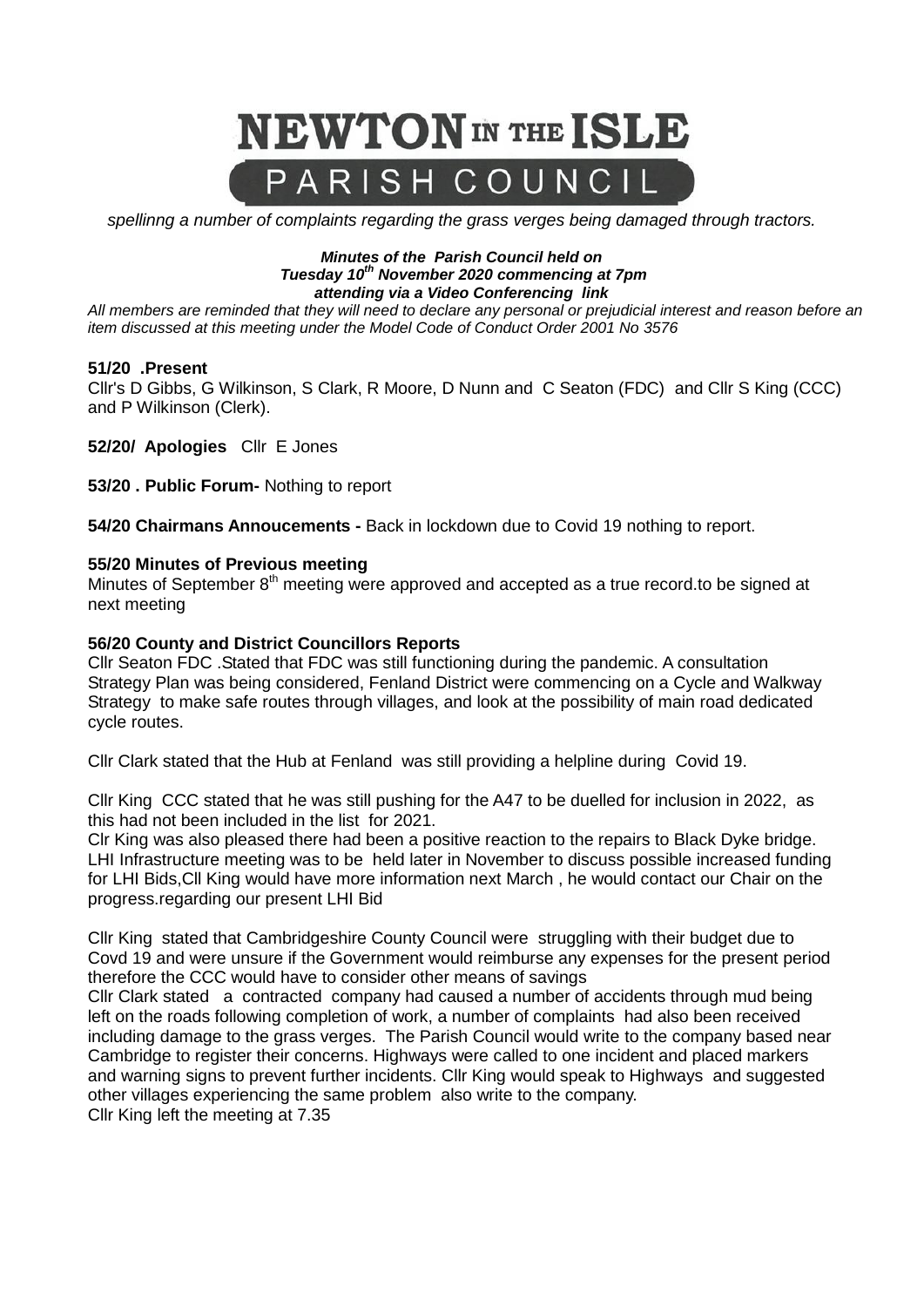## **57/20 Police Matters**

Chair had attended an online meeting, a meeting was scheduled to be held monthly on line to update Parish Councils on issues.Restructuring was also to take place with a number of PCSOs being made redundant or retrained .Front desk service to be closed for both Wisbech and March stations as most issues were now dealt with by phone .Information would be circulated to make public aware of how to contact the police. and to make sure that non urgent crimes were reported Cllr Chris Seaton left the meeting at 7.45

## **58/20 Reports** All previously circulated

*a) Highways* - hedge still causing concern at junction of Chapel Lane and Sutton Road. Fly tipping again in Brewers Lane and faulty street lights reported. Pot holes marked and Dragon Patcher to complete task. Speed Monitor had now been erected on the High Road

*b)Village Hall* - no activities due to lockdown.

## *c) Playing Field*

Wildflower meadow still not cut awaiting grounds contractor to complete work Tree work awaiting completion .Complaint from PCC regarding branches in graveyard, these have been moved further into the playing field ready for chipping.at weekend

d) Streetscape - awaiting tree surgeon to look at trees and give a quote. Street Pride have been litterpicking, numbers of helpers reduced.

e) Allotments and Rights of Way. -Allotments being monitored, all new agreements signed and allotment rents paid. Black Dyke bridge repairs completed ,Cllr King thanked for for his support in getting work completed quickly.

f) Emergency Plan – on hold as Cllr Jones was absent, this to be held over as an agenda item for January, it was stated that consideration should be given to storage facility for equipment g) Correspondence - a number of emails received along with a letter of acknowledgement for work

on Black Dyke Bridge .

Letter from Rights of Way Officer regarding a gate to be erected at Mr Shippeys orchard preventing access of illegal vehicles across Newton footpath 5. The Councillors agreed to the gate providing the public had a right of way. Clerk to write to the Rights of Way Officer confirming approval.

Letter of thanks received from Bowls Club.

# **59/20 Finance**

Copies of report and budget previously circulated.

*Income* Half year precept £6,500 and allotment rents £241.04, Vat refund of £855.63. *Payments* 

LHI BID 2019/20 Local Highway Improvement Scheme £392.59 cheque no `100678 Hall hire July £20.00 cheque no 100679

Clerk salary £605.84 July/August /September. Cheque no 100680

Dog Bins £499.20 awaiting installation of final bin.payment of £499.20 approved on completion of work.

TA Blackmore Grounds maintenance charge £1,200 cheque no 100683

TA Blackamore charge for Wildflower meadow £200 approved for payment on completion of work Royal British Legion Wreath Donation was agreed £75 00. Proposed by Cllr Nunn seconded by Cllr Clark all agreed.cheque no 100684

*i)* Resolved to approve payment of the five cheques and approval for the two further *cheques on completion of work at the stated sum. All Cllrs approved.*

Community Account . Total £31,859.40

Reserve Account £12,048.42 including £1.67 interest.

Quote for field maintenace for 2021 included cutting pathway in wildflower meadow £1,240. Cllrs all agreed.

 *ii)Resolved to approve quote for field maintenace for 2021 included cutting pathway in wildflower meadow £1,240.Cllrs all approved.*

The highway speed signage extention Cllr Gibbs would again contact Highways regarding this issue.expected cost £3,350 to be paid by Parish Council